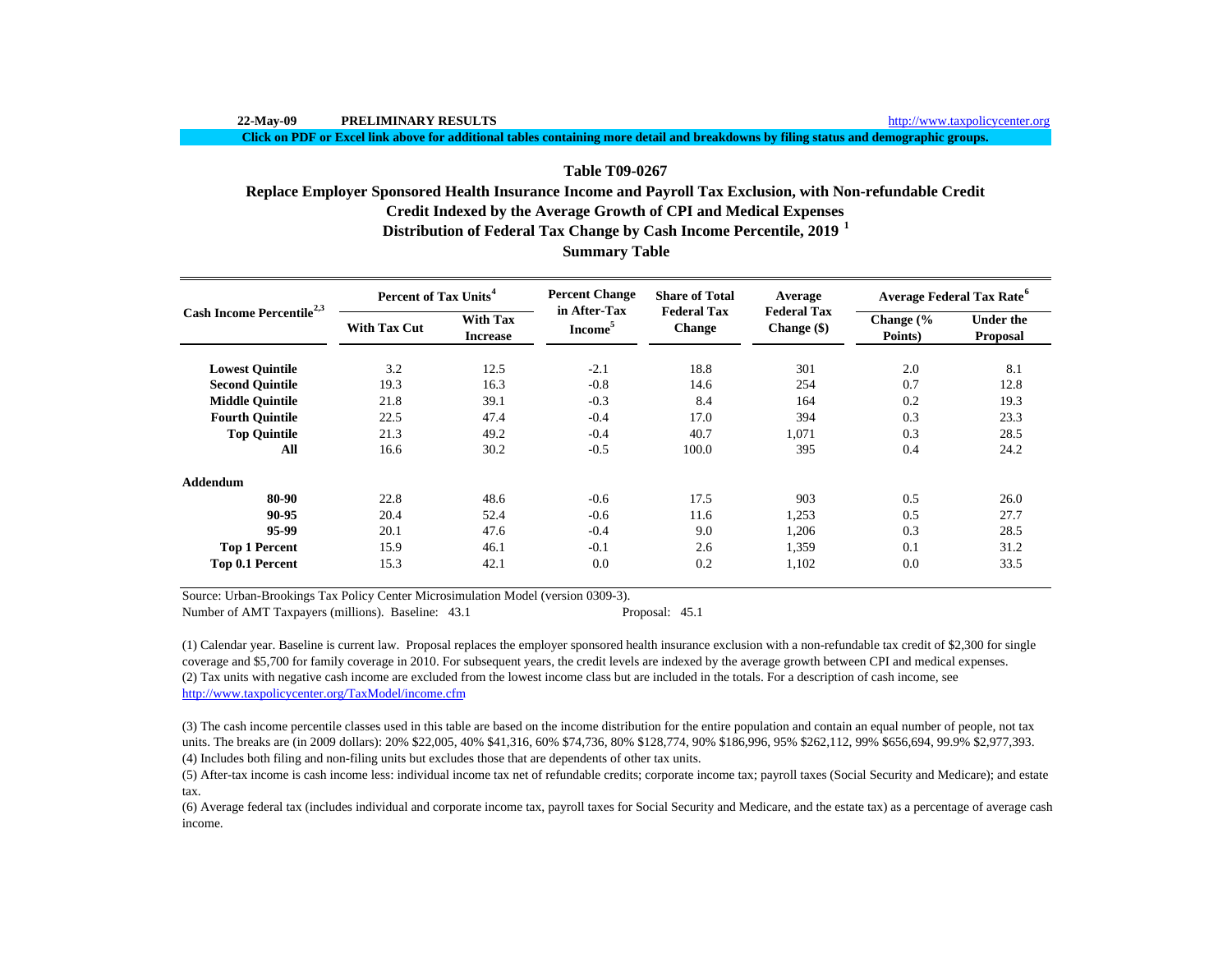# **Distribution of Federal Tax Change by Cash Income Percentile, 2019 1 Detail TableTable T09-0267Replace Employer Sponsored Health Insurance Income and Payroll Tax Exclusion, with Non-refundable Credit Credit Indexed by the Average Growth of CPI and Medical Expenses**

| Cash Income Percentile <sup>2,3</sup> | Percent of Tax Units <sup>4</sup> |                             | <b>Percent Change</b><br>in After-Tax | <b>Share of Total</b>               | <b>Average Federal Tax Change</b> |         | <b>Share of Federal Taxes</b> |                              | <b>Average Federal Tax Rate</b> <sup>6</sup> |                              |
|---------------------------------------|-----------------------------------|-----------------------------|---------------------------------------|-------------------------------------|-----------------------------------|---------|-------------------------------|------------------------------|----------------------------------------------|------------------------------|
|                                       | <b>With Tax Cut</b>               | With Tax<br><b>Increase</b> | Income <sup>3</sup>                   | <b>Federal Tax</b><br><b>Change</b> | <b>Dollars</b>                    | Percent | Change (%<br>Points)          | <b>Under the</b><br>Proposal | Change (%<br>Points)                         | <b>Under the</b><br>Proposal |
| <b>Lowest Quintile</b>                | 3.2                               | 12.5                        | $-2.1$                                | 18.8                                | 301                               | 32.8    | 0.3                           | 1.2                          | 2.0                                          | 8.1                          |
| <b>Second Quintile</b>                | 19.3                              | 16.3                        | $-0.8$                                | 14.6                                | 254                               | 5.5     | 0.2                           | 4.5                          | 0.7                                          | 12.8                         |
| <b>Middle Quintile</b>                | 21.8                              | 39.1                        | $-0.3$                                | 8.4                                 | 164                               | 1.2     | 0.0                           | 11.0                         | 0.2                                          | 19.3                         |
| <b>Fourth Quintile</b>                | 22.5                              | 47.4                        | $-0.4$                                | 17.0                                | 394                               | 1.4     | 0.0                           | 19.6                         | 0.3                                          | 23.3                         |
| <b>Top Quintile</b>                   | 21.3                              | 49.2                        | $-0.4$                                | 40.7                                | 1,071                             | 1.0     | $-0.4$                        | 63.6                         | 0.3                                          | 28.5                         |
| All                                   | 16.6                              | 30.2                        | $-0.5$                                | 100.0                               | 395                               | 1.6     | 0.0                           | 100.0                        | 0.4                                          | 24.2                         |
| Addendum                              |                                   |                             |                                       |                                     |                                   |         |                               |                              |                                              |                              |
| 80-90                                 | 22.8                              | 48.6                        | $-0.6$                                | 17.5                                | 903                               | 1.9     | 0.0                           | 15.3                         | 0.5                                          | 26.0                         |
| 90-95                                 | 20.4                              | 52.4                        | $-0.6$                                | 11.6                                | 1,253                             | 1.7     | 0.0                           | 11.1                         | 0.5                                          | 27.7                         |
| 95-99                                 | 20.1                              | 47.6                        | $-0.4$                                | 9.0                                 | 1,206                             | 0.9     | $-0.1$                        | 15.8                         | 0.3                                          | 28.5                         |
| <b>Top 1 Percent</b>                  | 15.9                              | 46.1                        | $-0.1$                                | 2.6                                 | 1,359                             | 0.2     | $-0.3$                        | 21.4                         | 0.1                                          | 31.2                         |
| Top 0.1 Percent                       | 15.3                              | 42.1                        | 0.0                                   | 0.2                                 | 1,102                             | 0.0     | $-0.2$                        | 10.1                         | 0.0                                          | 33.5                         |

#### **Baseline Distribution of Income and Federal Taxes**

**by Cash Income Percentile, 2019 <sup>1</sup>**

| Cash Income Percentile <sup>2,3</sup> | Tax Units <sup>4</sup> |                            | Average             | Average<br><b>Federal Tax</b> | <b>Average After-</b>                | Average<br><b>Federal Tax</b> | <b>Share of Pre-</b><br><b>Tax Income</b> | <b>Share of Post-</b><br><b>Tax Income</b> | Share of<br><b>Federal Taxes</b> |
|---------------------------------------|------------------------|----------------------------|---------------------|-------------------------------|--------------------------------------|-------------------------------|-------------------------------------------|--------------------------------------------|----------------------------------|
|                                       | Number<br>(thousands)  | Percent of<br><b>Total</b> | Income<br>(Dollars) | Burden<br>(Dollars)           | Tax Income <sup>5</sup><br>(Dollars) | Rate <sup>6</sup>             | Percent of<br>Total                       | Percent of<br><b>Total</b>                 | Percent of<br>Total              |
| <b>Lowest Quintile</b>                | 42,307                 | 24.7                       | 15,025              | 918                           | 14.107                               | 6.1                           | 3.7                                       | 4.5                                        | 0.9                              |
| <b>Second Quintile</b>                | 38,787                 | 22.7                       | 38,100              | 4,611                         | 33,490                               | 12.1                          | 8.5                                       | 9.8                                        | 4.3                              |
| <b>Middle Ouintile</b>                | 34,443                 | 20.1                       | 69,239              | 13,203                        | 56,036                               | 19.1                          | 13.7                                      | 14.6                                       | 11.0                             |
| <b>Fourth Ouintile</b>                | 29.202                 | 17.1                       | 121.067             | 27.825                        | 93.242                               | 23.0                          | 20.4                                      | 20.6                                       | 19.7                             |
| <b>Top Quintile</b>                   | 25,704                 | 15.0                       | 364,582             | 102,783                       | 261,799                              | 28.2                          | 54.0                                      | 50.9                                       | 64.0                             |
| All                                   | 171.212                | 100.0                      | 101,380             | 24,130                        | 77,250                               | 23.8                          | 100.0                                     | 100.0                                      | 100.0                            |
| Addendum                              |                        |                            |                     |                               |                                      |                               |                                           |                                            |                                  |
| 80-90                                 | 13.086                 | 7.6                        | 188,516             | 48.020                        | 140.496                              | 25.5                          | 14.2                                      | 13.9                                       | 15.2                             |
| 90-95                                 | 6,284                  | 3.7                        | 269,177             | 73.173                        | 196,004                              | 27.2                          | 9.7                                       | 9.3                                        | 11.1                             |
| 95-99                                 | 5.062                  | 3.0                        | 461,631             | 130.145                       | 331.486                              | 28.2                          | 13.5                                      | 12.7                                       | 16.0                             |
| <b>Top 1 Percent</b>                  | 1,273                  | 0.7                        | 2,259,144           | 702,968                       | 1.556.176                            | 31.1                          | 16.6                                      | 15.0                                       | 21.7                             |
| Top 0.1 Percent                       | 130                    | 0.1                        | 9,677,330           | 3,236,178                     | 6,441,152                            | 33.4                          | 7.3                                       | 6.4                                        | 10.2                             |

Source: Urban-Brookings Tax Policy Center Microsimulation Model (version0309-3). Number of AMT Taxpayers (millions). Baseline: 43.1

(1) Calendar year. Baseline is current law. Proposal replaces the employer sponsored health insurance exclusion with a non-refundable tax credit of \$2,300 for single coverage and \$5,700 for family coverage in 2010. For subsequent years, the credit levels are indexed by the average growth between CPI and medical expenses.

(2) Tax units with negative cash income are excluded from the lowest income class but are included in the totals. For a description of cash income, see

http://www.taxpolicycenter.org/TaxModel/income.cfm

(3) The cash income percentile classes used in this table are based on the income distribution for the entire population and contain an equal number of people, not tax units. The breaks are (in 2009 dollars): 20% \$22,005, \$41,316, 60% \$74,736, 80% \$128,774, 90% \$186,996, 95% \$262,112, 99% \$656,694, 99.9% \$2,977,393.

(4) Includes both filing and non-filing units but excludes those that are dependents of other tax units.

(5) After-tax income is cash income less: individual income tax net of refundable credits; corporate income tax; payroll taxes (Social Security and Medicare); and estate tax.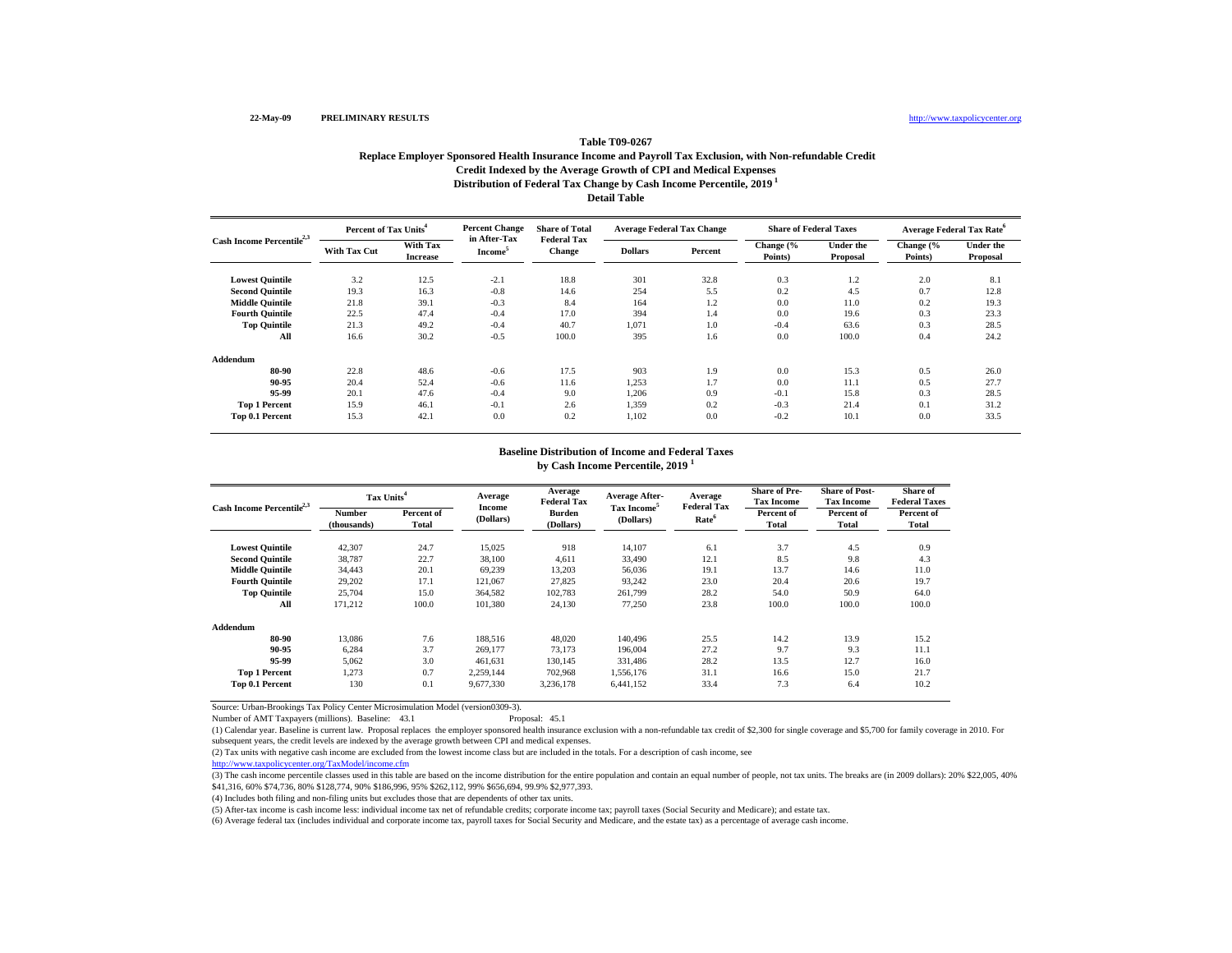# **Distribution of Federal Tax Change by Cash Income Percentile Adjusted for Family Size, 2019 1 Detail Table Table T09-0267Replace Employer Sponsored Health Insurance Income and Payroll Tax Exclusion, with Non-refundable Credit Credit Indexed by the Average Growth of CPI and Medical Expenses**

| Cash Income Percentile <sup>2,3</sup> | Percent of Tax Units <sup>4</sup> |                             | <b>Percent Change</b><br>in After-Tax | <b>Share of Total</b>               | <b>Average Federal Tax Change</b> |         | <b>Share of Federal Taxes</b> |                              | <b>Average Federal Tax Rate<sup>6</sup></b> |                              |
|---------------------------------------|-----------------------------------|-----------------------------|---------------------------------------|-------------------------------------|-----------------------------------|---------|-------------------------------|------------------------------|---------------------------------------------|------------------------------|
|                                       | <b>With Tax Cut</b>               | With Tax<br><b>Increase</b> | <b>Income</b> <sup>5</sup>            | <b>Federal Tax</b><br><b>Change</b> | <b>Dollars</b>                    | Percent | Change (%<br>Points)          | <b>Under the</b><br>Proposal | Change (%<br>Points)                        | <b>Under the</b><br>Proposal |
| <b>Lowest Quintile</b>                | 1.2                               | 14.7                        | $-3.5$                                | 24.4                                | 472                               | 88.8    | 0.4                           | 0.8                          | 3.4                                         | 7.2                          |
| <b>Second Quintile</b>                | 13.0                              | 19.2                        | $-1.0$                                | 16.9                                | 320                               | 7.8     | 0.2                           | 3.8                          | 0.9                                         | 12.8                         |
| <b>Middle Quintile</b>                | 28.7                              | 23.4                        | 0.0                                   | $-1.2$                              | $-22$                             | $-0.2$  | $-0.2$                        | 8.6                          | 0.0                                         | 17.1                         |
| <b>Fourth Quintile</b>                | 21.2                              | 49.4                        | $-0.5$                                | 21.1                                | 440                               | 1.8     | 0.0                           | 18.7                         | 0.4                                         | 22.9                         |
| <b>Top Quintile</b>                   | 19.8                              | 47.2                        | $-0.4$                                | 38.3                                | 792                               | 0.9     | $-0.5$                        | 68.0                         | 0.3                                         | 28.2                         |
| All                                   | 16.6                              | 30.2                        | $-0.5$                                | 100.0                               | 395                               | 1.6     | 0.0                           | 100.0                        | 0.4                                         | 24.2                         |
| Addendum                              |                                   |                             |                                       |                                     |                                   |         |                               |                              |                                             |                              |
| 80-90                                 | 20.7                              | 48.6                        | $-0.6$                                | 17.8                                | 728                               | 1.8     | 0.0                           | 16.3                         | 0.5                                         | 25.7                         |
| 90-95                                 | 18.6                              | 49.0                        | $-0.5$                                | 10.1                                | 832                               | 1.4     | 0.0                           | 12.2                         | 0.4                                         | 27.2                         |
| 95-99                                 | 19.8                              | 43.0                        | $-0.3$                                | 8.2                                 | 858                               | 0.8     | $-0.2$                        | 17.2                         | 0.2                                         | 28.3                         |
| <b>Top 1 Percent</b>                  | 16.3                              | 41.4                        | $-0.1$                                | 2.3                                 | 990                               | 0.2     | $-0.3$                        | 22.3                         | 0.1                                         | 30.9                         |
| Top 0.1 Percent                       | 14.8                              | 39.0                        | 0.0                                   | 0.2                                 | 877                               | 0.0     | $-0.2$                        | 10.5                         | 0.0                                         | 33.3                         |

#### **Baseline Distribution of Income and Federal Taxes**

**by Cash Income Percentile Adjusted for Family Size, 2019 <sup>1</sup>**

| Cash Income Percentile <sup>2,3</sup> | Tax Units <sup>4</sup> |                     | Average             | Average<br>Federal Tax | <b>Average After-</b>                | Average<br><b>Federal Tax</b> | <b>Share of Pre-</b><br><b>Tax Income</b> | <b>Share of Post-</b><br><b>Tax Income</b> | Share of<br><b>Federal Taxes</b> |
|---------------------------------------|------------------------|---------------------|---------------------|------------------------|--------------------------------------|-------------------------------|-------------------------------------------|--------------------------------------------|----------------------------------|
|                                       | Number<br>(thousands)  | Percent of<br>Total | Income<br>(Dollars) | Burden<br>(Dollars)    | Tax Income <sup>5</sup><br>(Dollars) | Rate <sup>6</sup>             | Percent of<br>Total                       | Percent of<br>Total                        | Percent of<br>Total              |
| <b>Lowest Quintile</b>                | 34,895                 | 20.4                | 13,998              | 532                    | 13,466                               | 3.8                           | 2.8                                       | 3.6                                        | 0.5                              |
| <b>Second Quintile</b>                | 35,601                 | 20.8                | 34,855              | 4,134                  | 30,721                               | 11.9                          | 7.2                                       | 8.3                                        | 3.6                              |
| <b>Middle Ouintile</b>                | 34,837                 | 20.4                | 60,509              | 10,341                 | 50.167                               | 17.1                          | 12.1                                      | 13.2                                       | 8.7                              |
| <b>Fourth Ouintile</b>                | 32,404                 | 18.9                | 106,149             | 23,843                 | 82,307                               | 22.5                          | 19.8                                      | 20.2                                       | 18.7                             |
| <b>Top Quintile</b>                   | 32,706                 | 19.1                | 309,674             | 86,480                 | 223,194                              | 27.9                          | 58.4                                      | 55.2                                       | 68.5                             |
| All                                   | 171,212                | 100.0               | 101,380             | 24,130                 | 77,250                               | 23.8                          | 100.0                                     | 100.0                                      | 100.0                            |
| Addendum                              |                        |                     |                     |                        |                                      |                               |                                           |                                            |                                  |
| 80-90                                 | 16,541                 | 9.7                 | 161,108             | 40,620                 | 120,488                              | 25.2                          | 15.4                                      | 15.1                                       | 16.3                             |
| 90-95                                 | 8.163                  | 4.8                 | 230,655             | 61,783                 | 168,872                              | 26.8                          | 10.9                                      | 10.4                                       | 12.2                             |
| 95-99                                 | 6.452                  | 3.8                 | 395,230             | 111.050                | 284.181                              | 28.1                          | 14.7                                      | 13.9                                       | 17.3                             |
| <b>Top 1 Percent</b>                  | 1,549                  | 0.9                 | 1,956,143           | 603,979                | 1,352,164                            | 30.9                          | 17.5                                      | 15.8                                       | 22.7                             |
| Top 0.1 Percent                       | 154                    | 0.1                 | 8,570,448           | 2,849,339              | 5,721,109                            | 33.3                          | 7.6                                       | 6.7                                        | 10.6                             |

Source: Urban-Brookings Tax Policy Center Microsimulation Model (version0309-3).

Number of AMT Taxpayers (millions). Baseline: 43.1

(1) Calendar year. Baseline is current law. Proposal replaces the employer sponsored health insurance exclusion with a non-refundable tax credit of \$2,300 for single coverage and \$5,700 for family coverage in 2010. For subsequent years, the credit levels are indexed by the average growth between CPI and medical expenses.

(2) Tax units with negative cash income are excluded from the lowest income class but are included in the totals. For a description of cash income, see

http://www.taxpolicycenter.org/TaxModel/income.cfm

(3) The cash income percentile classes used in this table are based on the income distribution for the entire population and contain an equal number of people, not tax units. The incomes used are adjusted for family size b by the square root of the number of people in the tax unit. The resulting percentile breaks are (in 2009 dollars): 20% \$15,176, 40% \$28,048, 60% \$47,686, 80% \$79,867, 90% \$114,813, 95% \$161,950, 99% \$399,703, 99.9% \$1,822,775.

(4) Includes both filing and non-filing units but excludes those that are dependents of other tax units.

(5) After-tax income is cash income less: individual income tax net of refundable credits; corporate income tax; payroll taxes (Social Security and Medicare); and estate tax.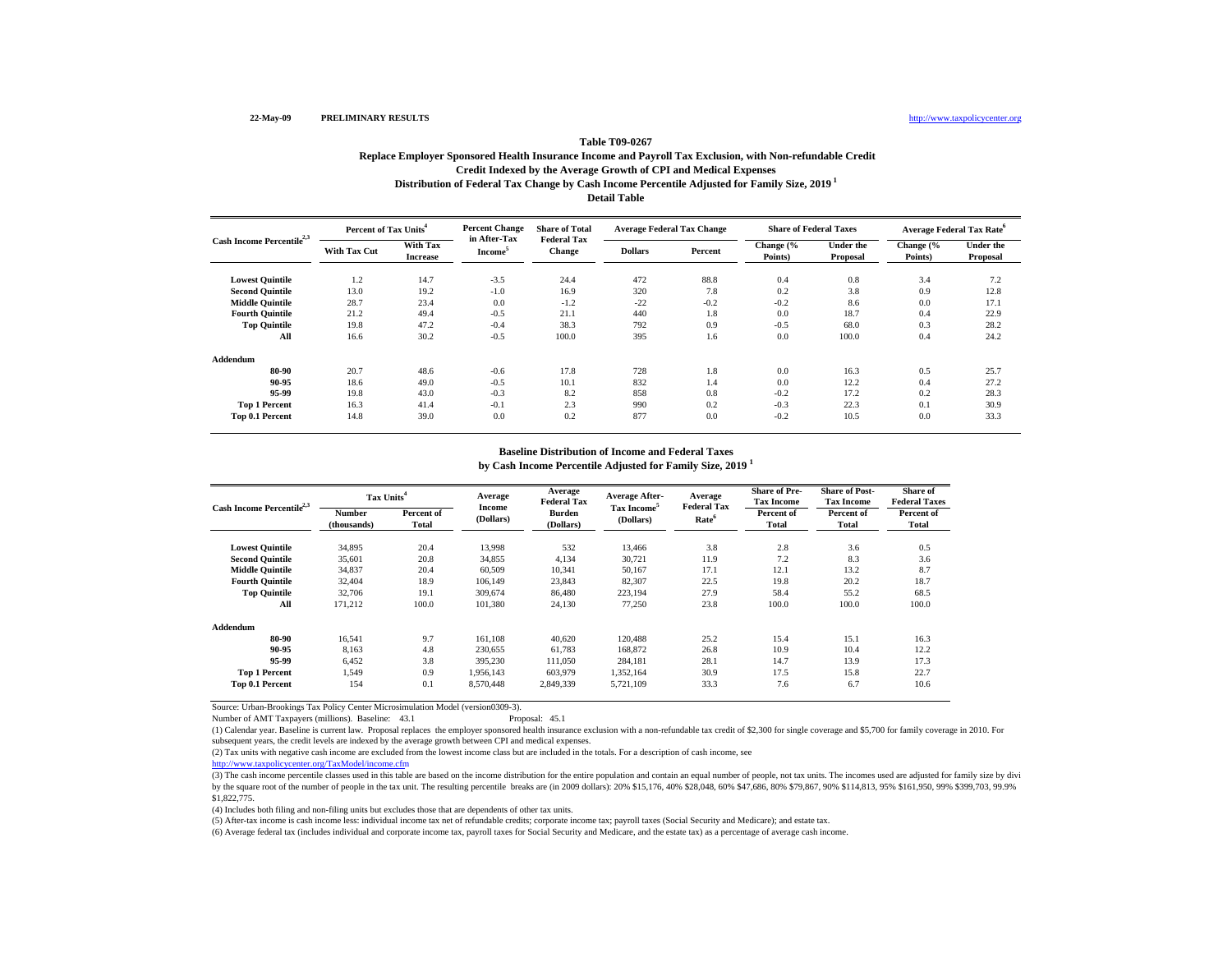# **Distribution of Federal Tax Change by Cash Income Percentile Adjusted for Family Size, 2019 1 Detail Table - Single Tax Units Table T09-0267Replace Employer Sponsored Health Insurance Income and Payroll Tax Exclusion, with Non-refundable Credit Credit Indexed by the Average Growth of CPI and Medical Expenses**

| Cash Income Percentile <sup>2,3</sup> | Percent of Tax Units <sup>4</sup> |                             | <b>Percent Change</b><br>in After-Tax | <b>Share of Total</b>               | <b>Average Federal Tax Change</b> |         | <b>Share of Federal Taxes</b> |                              | <b>Average Federal Tax Rate</b> <sup>6</sup> |                              |
|---------------------------------------|-----------------------------------|-----------------------------|---------------------------------------|-------------------------------------|-----------------------------------|---------|-------------------------------|------------------------------|----------------------------------------------|------------------------------|
|                                       | With Tax Cut                      | With Tax<br><b>Increase</b> | <b>Income</b> <sup>5</sup>            | <b>Federal Tax</b><br><b>Change</b> | <b>Dollars</b>                    | Percent | Change (%<br>Points)          | <b>Under the</b><br>Proposal | Change (%<br>Points)                         | <b>Under the</b><br>Proposal |
| <b>Lowest Quintile</b>                | 1.6                               | 10.2                        | $-1.6$                                | 41.1                                | 148                               | 16.0    | 0.3                           | 1.9                          | 1.4                                          | 10.4                         |
| <b>Second Quintile</b>                | 14.7                              | 6.7                         | 0.2                                   | $-13.6$                             | $-50$                             | $-1.7$  | $-0.1$                        | 5.0                          | $-0.2$                                       | 10.8                         |
| <b>Middle Quintile</b>                | 28.7                              | 13.1                        | 0.4                                   | $-41.8$                             | $-162$                            | $-2.2$  | $-0.3$                        | 11.5                         | $-0.4$                                       | 15.5                         |
| <b>Fourth Quintile</b>                | 10.2                              | 55.6                        | $-0.6$                                | 61.5                                | 321                               | 1.8     | 0.3                           | 21.8                         | 0.4                                          | 23.5                         |
| <b>Top Quintile</b>                   | 9.5                               | 49.5                        | $-0.2$                                | 52.0                                | 325                               | 0.6     | $-0.1$                        | 59.8                         | 0.2                                          | 29.0                         |
| All                                   | 13.2                              | 22.9                        | $-0.2$                                | 100.0                               | 86                                | 0.6     | 0.0                           | 100.0                        | 0.1                                          | 23.0                         |
| Addendum                              |                                   |                             |                                       |                                     |                                   |         |                               |                              |                                              |                              |
| 80-90                                 | 7.6                               | 55.4                        | $-0.4$                                | 32.8                                | 382                               | 1.2     | 0.1                           | 17.0                         | 0.3                                          | 26.8                         |
| 90-95                                 | 10.0                              | 49.8                        | $-0.3$                                | 13.9                                | 359                               | 0.8     | 0.0                           | 11.3                         | 0.2                                          | 27.8                         |
| 95-99                                 | 14.3                              | 34.8                        | $-0.1$                                | 4.0                                 | 137                               | 0.2     | $-0.1$                        | 15.0                         | 0.1                                          | 28.8                         |
| <b>Top 1 Percent</b>                  | 9.0                               | 34.1                        | 0.0                                   | 1.3                                 | 215                               | 0.1     | $-0.1$                        | 16.5                         | 0.0                                          | 33.1                         |
| Top 0.1 Percent                       | 9.4                               | 34.3                        | 0.0                                   | 0.1                                 | 198                               | 0.0     | $-0.1$                        | 7.5                          | 0.0                                          | 36.5                         |

### **Baseline Distribution of Income and Federal Taxes**

**by Cash Income Percentile Adjusted for Family Size, 2019 <sup>1</sup>**

| Cash Income Percentile <sup>2,3</sup> |                       | Tax Units <sup>4</sup> |                     | Average<br><b>Federal Tax</b> | <b>Average After-</b>                | Average                                 | <b>Share of Pre-</b><br><b>Tax Income</b> | <b>Share of Post-</b><br><b>Tax Income</b> | Share of<br><b>Federal Taxes</b> |
|---------------------------------------|-----------------------|------------------------|---------------------|-------------------------------|--------------------------------------|-----------------------------------------|-------------------------------------------|--------------------------------------------|----------------------------------|
|                                       | Number<br>(thousands) | Percent of<br>Total    | Income<br>(Dollars) | <b>Burden</b><br>(Dollars)    | Tax Income <sup>5</sup><br>(Dollars) | <b>Federal Tax</b><br>Rate <sup>6</sup> | Percent of<br>Total                       | Percent of<br>Total                        | Percent of<br>Total              |
| <b>Lowest Quintile</b>                | 18,284                | 23.9                   | 10,242              | 922                           | 9,320                                | 9.0                                     | 4.1                                       | 4.9                                        | 1.6                              |
| <b>Second Quintile</b>                | 17,835                | 23.3                   | 27,000              | 2,975                         | 24,025                               | 11.0                                    | 10.6                                      | 12.2                                       | 5.1                              |
| <b>Middle Quintile</b>                | 17.011                | 22.2                   | 45,378              | 7,211                         | 38,167                               | 15.9                                    | 17.0                                      | 18.5                                       | 11.8                             |
| <b>Fourth Ouintile</b>                | 12,595                | 16.4                   | 76,543              | 17.698                        | 58,845                               | 23.1                                    | 21.2                                      | 21.2                                       | 21.5                             |
| <b>Top Quintile</b>                   | 10,530                | 13.7                   | 204.012             | 58,877                        | 145,135                              | 28.9                                    | 47.3                                      | 43.6                                       | 59.8                             |
| All                                   | 76.642                | 100.0                  | 59,235              | 13,524                        | 45,711                               | 22.8                                    | 100.0                                     | 100.0                                      | 100.0                            |
| Addendum                              |                       |                        |                     |                               |                                      |                                         |                                           |                                            |                                  |
| 80-90                                 | 5,655                 | 7.4                    | 116,794             | 30.883                        | 85.911                               | 26.4                                    | 14.6                                      | 13.9                                       | 16.9                             |
| 90-95                                 | 2.537                 | 3.3                    | 166,485             | 45.986                        | 120.499                              | 27.6                                    | 9.3                                       | 8.7                                        | 11.3                             |
| 95-99                                 | 1.940                 | 2.5                    | 280,341             | 80,608                        | 199.733                              | 28.8                                    | 12.0                                      | 11.1                                       | 15.1                             |
| <b>Top 1 Percent</b>                  | 398                   | 0.5                    | 1,309,132           | 432,438                       | 876.694                              | 33.0                                    | 11.5                                      | 10.0                                       | 16.6                             |
| Top 0.1 Percent                       | 34                    | 0.0                    | 6.322.479           | 2,305,270                     | 4,017,209                            | 36.5                                    | 4.7                                       | 3.9                                        | 7.6                              |

Source: Urban-Brookings Tax Policy Center Microsimulation Model (version0309-3).

(1) Calendar year. Baseline is current law. Proposal replaces the employer sponsored health insurance exclusion with a non-refundable tax credit of \$2,300 for single coverage and \$5,700 for family coverage in 2010. For subsequent years, the credit levels are indexed by the average growth between CPI and medical expenses.

(2) Tax units with negative cash income are excluded from the lowest income class but are included in the totals. For a description of cash income, see

http://www.taxpolicycenter.org/TaxModel/income.cfm

(3) The cash income percentile classes used in this table are based on the income distribution for the entire population and contain an equal number of people, not tax units. The incomes used are adjusted for family size b by the square root of the number of people in the tax unit. The resulting percentile breaks are (in 2009 dollars): 20% \$15,176, 40% \$28,048, 60% \$47,686, 80% \$79,867, 90% \$114,813, 95% \$161,950, 99% \$399,703, 99.9% \$1,822,775.

(4) Includes both filing and non-filing units but excludes those that are dependents of other tax units.

(5) After-tax income is cash income less: individual income tax net of refundable credits; corporate income tax; payroll taxes (Social Security and Medicare); and estate tax.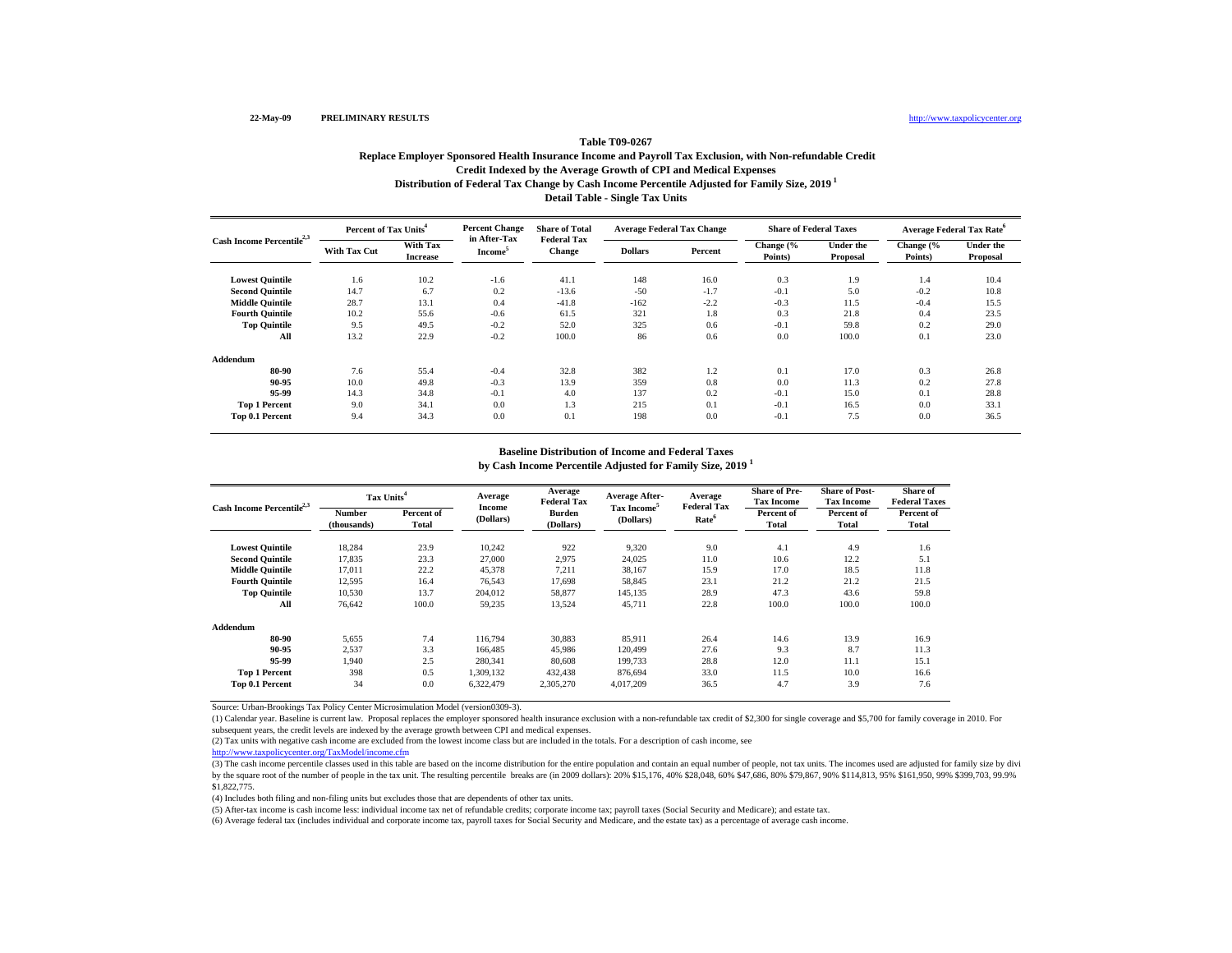# **Distribution of Federal Tax Change by Cash Income Percentile Adjusted for Family Size, 2019 1 Detail Table - Married Tax Units Filing Jointly Table T09-0267Replace Employer Sponsored Health Insurance Income and Payroll Tax Exclusion, with Non-refundable Credit Credit Indexed by the Average Growth of CPI and Medical Expenses**

| Cash Income Percentile <sup>2,3</sup> | Percent of Tax Units <sup>4</sup> |                             | <b>Percent Change</b><br>in After-Tax | <b>Share of Total</b>               | <b>Average Federal Tax Change</b> |         | <b>Share of Federal Taxes</b> |                              | <b>Average Federal Tax Rate</b> <sup>6</sup> |                              |
|---------------------------------------|-----------------------------------|-----------------------------|---------------------------------------|-------------------------------------|-----------------------------------|---------|-------------------------------|------------------------------|----------------------------------------------|------------------------------|
|                                       | <b>With Tax Cut</b>               | With Tax<br><b>Increase</b> | Income <sup>3</sup>                   | <b>Federal Tax</b><br><b>Change</b> | <b>Dollars</b>                    | Percent | Change (%<br>Points)          | <b>Under the</b><br>Proposal | Change (%<br>Points)                         | <b>Under the</b><br>Proposal |
| <b>Lowest Quintile</b>                | 0.7                               | 22.2                        | $-5.3$                                | 14.3                                | 927                               | 101.0   | 0.2                           | 0.5                          | 5.1                                          | 10.1                         |
| <b>Second Quintile</b>                | 9.3                               | 29.7                        | $-1.6$                                | 12.2                                | 631                               | 11.4    | 0.2                           | 1.9                          | 1.4                                          | 13.7                         |
| <b>Middle Quintile</b>                | 25.6                              | 33.0                        | $-0.3$                                | 5.0                                 | 202                               | 1.5     | 0.0                           | 5.6                          | 0.3                                          | 17.2                         |
| <b>Fourth Quintile</b>                | 27.0                              | 46.4                        | $-0.6$                                | 21.2                                | 608                               | 2.1     | 0.1                           | 16.7                         | 0.5                                          | 22.4                         |
| <b>Top Quintile</b>                   | 24.7                              | 46.8                        | $-0.4$                                | 46.7                                | 1,041                             | 1.0     | $-0.5$                        | 75.2                         | 0.3                                          | 27.9                         |
| All                                   | 20.6                              | 39.1                        | $-0.6$                                | 100.0                               | 714                               | 1.7     | 0.0                           | 100.0                        | 0.4                                          | 25.4                         |
| Addendum                              |                                   |                             |                                       |                                     |                                   |         |                               |                              |                                              |                              |
| 80-90                                 | 27.5                              | 45.6                        | $-0.7$                                | 20.3                                | 941                               | 2.0     | 0.1                           | 16.7                         | 0.5                                          | 25.2                         |
| 90-95                                 | 22.5                              | 49.1                        | $-0.6$                                | 12.5                                | 1,073                             | 1.5     | 0.0                           | 13.4                         | 0.4                                          | 26.9                         |
| 95-99                                 | 22.5                              | 47.2                        | $-0.4$                                | 11.0                                | 1,177                             | 0.9     | $-0.1$                        | 19.3                         | 0.3                                          | 28.2                         |
| <b>Top 1 Percent</b>                  | 19.2                              | 44.6                        | $-0.1$                                | 3.0                                 | 1,258                             | 0.2     | $-0.4$                        | 25.8                         | 0.1                                          | 30.5                         |
| Top 0.1 Percent                       | 16.7                              | 40.9                        | 0.0                                   | 0.3                                 | 1,026                             | 0.0     | $-0.2$                        | 12.0                         | 0.0                                          | 32.6                         |

### **Baseline Distribution of Income and Federal Taxes**

**by Cash Income Percentile Adjusted for Family Size, 2019 <sup>1</sup>**

| Cash Income Percentile <sup>2,3</sup> |                       | Tax Units <sup>4</sup> |                     | Average<br><b>Federal Tax</b> | <b>Average After-</b>                | Average<br><b>Federal Tax</b> | <b>Share of Pre-</b><br><b>Tax Income</b> | <b>Share of Post-</b><br><b>Tax Income</b> | Share of<br><b>Federal Taxes</b> |
|---------------------------------------|-----------------------|------------------------|---------------------|-------------------------------|--------------------------------------|-------------------------------|-------------------------------------------|--------------------------------------------|----------------------------------|
|                                       | Number<br>(thousands) | Percent of<br>Total    | Income<br>(Dollars) | Burden<br>(Dollars)           | Tax Income <sup>5</sup><br>(Dollars) | Rate <sup>6</sup>             | Percent of<br>Total                       | Percent of<br>Total                        | Percent of<br>Total              |
| <b>Lowest Quintile</b>                | 7,015                 | 11.0                   | 18,283              | 918                           | 17,366                               | 5.0                           | 1.2                                       | 1.5                                        | 0.2                              |
| <b>Second Quintile</b>                | 8,788                 | 13.8                   | 44,970              | 5,516                         | 39,454                               | 12.3                          | 3.6                                       | 4.2                                        | 1.8                              |
| <b>Middle Ouintile</b>                | 11,369                | 17.8                   | 80,087              | 13,603                        | 66.484                               | 17.0                          | 8.3                                       | 9.2                                        | 5.6                              |
| <b>Fourth Ouintile</b>                | 15,917                | 24.9                   | 130,806             | 28,698                        | 102,108                              | 21.9                          | 18.9                                      | 19.7                                       | 16.6                             |
| <b>Top Quintile</b>                   | 20,432                | 32.0                   | 367,626             | 101,666                       | 265,960                              | 27.7                          | 68.3                                      | 65.9                                       | 75.6                             |
| All                                   | 63,816                | 100.0                  | 172,338             | 43,042                        | 129,297                              | 25.0                          | 100.0                                     | 100.0                                      | 100.0                            |
| Addendum                              |                       |                        |                     |                               |                                      |                               |                                           |                                            |                                  |
| 80-90                                 | 9,825                 | 15.4                   | 188,187             | 46.449                        | 141,738                              | 24.7                          | 16.8                                      | 16.9                                       | 16.6                             |
| 90-95                                 | 5,286                 | 8.3                    | 263,354             | 69,801                        | 193,553                              | 26.5                          | 12.7                                      | 12.4                                       | 13.4                             |
| 95-99                                 | 4.238                 | 6.6                    | 450,604             | 126,043                       | 324.560                              | 28.0                          | 17.4                                      | 16.7                                       | 19.5                             |
| <b>Top 1 Percent</b>                  | 1,084                 | 1.7                    | 2,178,195           | 662,262                       | 1,515,932                            | 30.4                          | 21.5                                      | 19.9                                       | 26.1                             |
| Top 0.1 Percent                       | 111                   | 0.2                    | 9,178,922           | 2,993,689                     | 6,185,232                            | 32.6                          | 9.3                                       | 8.4                                        | 12.2                             |

Source: Urban-Brookings Tax Policy Center Microsimulation Model (version0309-3).

(1) Calendar year. Baseline is current law. Proposal replaces the employer sponsored health insurance exclusion with a non-refundable tax credit of \$2,300 for single coverage and \$5,700 for family coverage in 2010. For subsequent years, the credit levels are indexed by the average growth between CPI and medical expenses.

(2) Tax units with negative cash income are excluded from the lowest income class but are included in the totals. For a description of cash income, see

http://www.taxpolicycenter.org/TaxModel/income.cfm

(3) The cash income percentile classes used in this table are based on the income distribution for the entire population and contain an equal number of people, not tax units. The incomes used are adjusted for family size b by the square root of the number of people in the tax unit. The resulting percentile breaks are (in 2009 dollars): 20% \$15,176, 40% \$28,048, 60% \$47,686, 80% \$79,867, 90% \$114,813, 95% \$161,950, 99% \$399,703, 99.9% \$1,822,775.

(4) Includes both filing and non-filing units but excludes those that are dependents of other tax units.

(5) After-tax income is cash income less: individual income tax net of refundable credits; corporate income tax; payroll taxes (Social Security and Medicare); and estate tax.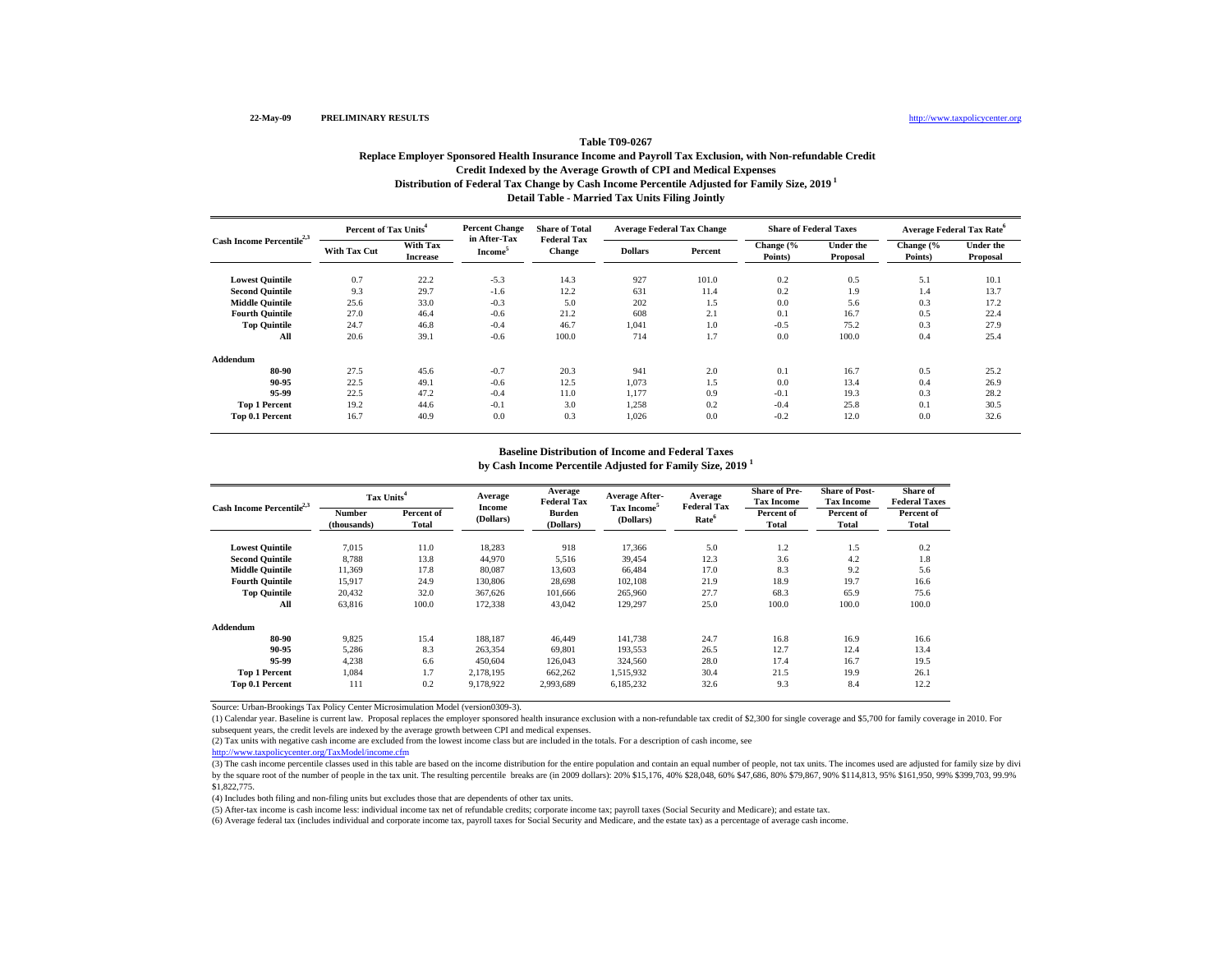# **Distribution of Federal Tax Change by Cash Income Percentile Adjusted for Family Size, 2019 1 Detail Table - Head of Household Tax Units Table T09-0267Replace Employer Sponsored Health Insurance Income and Payroll Tax Exclusion, with Non-refundable Credit Credit Indexed by the Average Growth of CPI and Medical Expenses**

| Cash Income Percentile <sup>2,3</sup> | Percent of Tax Units <sup>4</sup> |                             | <b>Percent Change</b>               | <b>Share of Total</b>               | <b>Average Federal Tax Change</b> |          | <b>Share of Federal Taxes</b> |                              | <b>Average Federal Tax Rate<sup>6</sup></b> |                              |
|---------------------------------------|-----------------------------------|-----------------------------|-------------------------------------|-------------------------------------|-----------------------------------|----------|-------------------------------|------------------------------|---------------------------------------------|------------------------------|
|                                       | <b>With Tax Cut</b>               | With Tax<br><b>Increase</b> | in After-Tax<br>Income <sup>3</sup> | <b>Federal Tax</b><br><b>Change</b> | <b>Dollars</b>                    | Percent  | Change (%<br>Points)          | <b>Under the</b><br>Proposal | Change (%<br>Points)                        | <b>Under the</b><br>Proposal |
| <b>Lowest Quintile</b>                | 0.8                               | 17.2                        | $-4.0$                              | 74.2                                | 753                               | $-134.1$ | 2.5                           | 0.6                          | 4.1                                         | 1.1                          |
| <b>Second Quintile</b>                | 13.0                              | 33.5                        | $-2.1$                              | 67.0                                | 735                               | 14.6     | 1.7                           | 17.3                         | 1.8                                         | 14.1                         |
| <b>Middle Quintile</b>                | 36.9                              | 31.1                        | 0.6                                 | $-19.5$                             | $-318$                            | $-2.5$   | $-1.5$                        | 25.6                         | $-0.5$                                      | 18.7                         |
| <b>Fourth Quintile</b>                | 38.8                              | 37.0                        | 0.6                                 | $-16.0$                             | $-468$                            | $-1.9$   | $-1.5$                        | 27.0                         | $-0.5$                                      | 22.9                         |
| <b>Top Quintile</b>                   | 31.3                              | 28.3                        | 0.3                                 | $-5.9$                              | $-444$                            | $-0.7$   | $-1.2$                        | 29.4                         | $-0.2$                                      | 27.0                         |
| All                                   | 17.6                              | 27.8                        | $-0.7$                              | 100.0                               | 334                               | 3.4      | 0.0                           | 100.0                        | 0.6                                         | 18.4                         |
| Addendum                              |                                   |                             |                                     |                                     |                                   |          |                               |                              |                                             |                              |
| 80-90                                 | 34.5                              | 28.8                        | 0.4                                 | $-4.1$                              | $-491$                            | $-1.2$   | $-0.5$                        | 11.1                         | $-0.3$                                      | 25.8                         |
| 90-95                                 | 30.3                              | 30.1                        | 0.3                                 | $-1.1$                              | $-433$                            | $-0.8$   | $-0.2$                        | 4.8                          | $-0.2$                                      | 26.8                         |
| 95-99                                 | 21.8                              | 24.2                        | 0.1                                 | $-0.7$                              | $-342$                            | $-0.4$   | $-0.2$                        | 6.3                          | $-0.1$                                      | 26.4                         |
| <b>Top 1 Percent</b>                  | 18.6                              | 27.2                        | 0.0                                 | 0.0                                 | $-47$                             | 0.0      | $-0.3$                        | 7.2                          | 0.0                                         | 30.0                         |
| Top 0.1 Percent                       | 17.1                              | 23.9                        | 0.0                                 | 0.0                                 | $-254$                            | 0.0      | $-0.1$                        | 3.1                          | 0.0                                         | 33.1                         |

### **Baseline Distribution of Income and Federal Taxes**

**by Cash Income Percentile Adjusted for Family Size, 2019 <sup>1</sup>**

| Cash Income Percentile <sup>2,3</sup> |                       | Tax Units <sup>4</sup> |                     | Average<br><b>Federal Tax</b> | <b>Average After-</b>                | Average                                 | <b>Share of Pre-</b><br><b>Tax Income</b> | <b>Share of Post-</b><br><b>Tax Income</b> | Share of<br><b>Federal Taxes</b> |
|---------------------------------------|-----------------------|------------------------|---------------------|-------------------------------|--------------------------------------|-----------------------------------------|-------------------------------------------|--------------------------------------------|----------------------------------|
|                                       | Number<br>(thousands) | Percent of<br>Total    | Income<br>(Dollars) | <b>Burden</b><br>(Dollars)    | Tax Income <sup>5</sup><br>(Dollars) | <b>Federal Tax</b><br>Rate <sup>6</sup> | Percent of<br>Total                       | Percent of<br>Total                        | Percent of<br>Total              |
| <b>Lowest Quintile</b>                | 9,319                 | 33.0                   | 18,179              | $-561$                        | 18,740                               | $-3.1$                                  | 10.9                                      | 13.6                                       | $-1.9$                           |
| <b>Second Quintile</b>                | 8,612                 | 30.5                   | 40,921              | 5,021                         | 35,900                               | 12.3                                    | 22.6                                      | 24.1                                       | 15.6                             |
| <b>Middle Quintile</b>                | 5,808                 | 20.5                   | 67,364              | 12,943                        | 54,421                               | 19.2                                    | 25.1                                      | 24.7                                       | 27.2                             |
| <b>Fourth Quintile</b>                | 3,221                 | 11.4                   | 104,706             | 24,438                        | 80,268                               | 23.3                                    | 21.6                                      | 20.2                                       | 28.5                             |
| <b>Top Quintile</b>                   | 1,254                 | 4.4                    | 247,845             | 67,373                        | 180.472                              | 27.2                                    | 19.9                                      | 17.7                                       | 30.6                             |
| All                                   | 28,273                | 100.0                  | 55,137              | 9,783                         | 45,355                               | 17.7                                    | 100.0                                     | 100.0                                      | 100.0                            |
| Addendum                              |                       |                        |                     |                               |                                      |                                         |                                           |                                            |                                  |
| 80-90                                 | 789                   | 2.8                    | 155,631             | 40.599                        | 115,032                              | 26.1                                    | 7.9                                       | 7.1                                        | 11.6                             |
| 90-95                                 | 241                   | 0.9                    | 212,233             | 57.356                        | 154,877                              | 27.0                                    | 3.3                                       | 2.9                                        | 5.0                              |
| 95-99                                 | 185                   | 0.7                    | 371.174             | 98.284                        | 272,890                              | 26.5                                    | 4.4                                       | 3.9                                        | 6.6                              |
| <b>Top 1 Percent</b>                  | 40                    | 0.1                    | 1,721,613           | 516,142                       | 1,205,471                            | 30.0                                    | 4.4                                       | 3.7                                        | 7.4                              |
| Top 0.1 Percent                       | 3                     | 0.0                    | 8,196,561           | 2,711,849                     | 5,484,713                            | 33.1                                    | 1.7                                       | 1.4                                        | 3.2                              |

Source: Urban-Brookings Tax Policy Center Microsimulation Model (version0309-3).

(1) Calendar year. Baseline is current law. Proposal replaces the employer sponsored health insurance exclusion with a non-refundable tax credit of \$2,300 for single coverage and \$5,700 for family coverage in 2010. For subsequent years, the credit levels are indexed by the average growth between CPI and medical expenses.

(2) Tax units with negative cash income are excluded from the lowest income class but are included in the totals. For a description of cash income, see

http://www.taxpolicycenter.org/TaxModel/income.cfm

(3) The cash income percentile classes used in this table are based on the income distribution for the entire population and contain an equal number of people, not tax units. The incomes used are adjusted for family size b by the square root of the number of people in the tax unit. The resulting percentile breaks are (in 2009 dollars): 20% \$15,176, 40% \$28,048, 60% \$47,686, 80% \$79,867, 90% \$114,813, 95% \$161,950, 99% \$399,703, 99.9% \$1,822,775.

(4) Includes both filing and non-filing units but excludes those that are dependents of other tax units.

(5) After-tax income is cash income less: individual income tax net of refundable credits; corporate income tax; payroll taxes (Social Security and Medicare); and estate tax.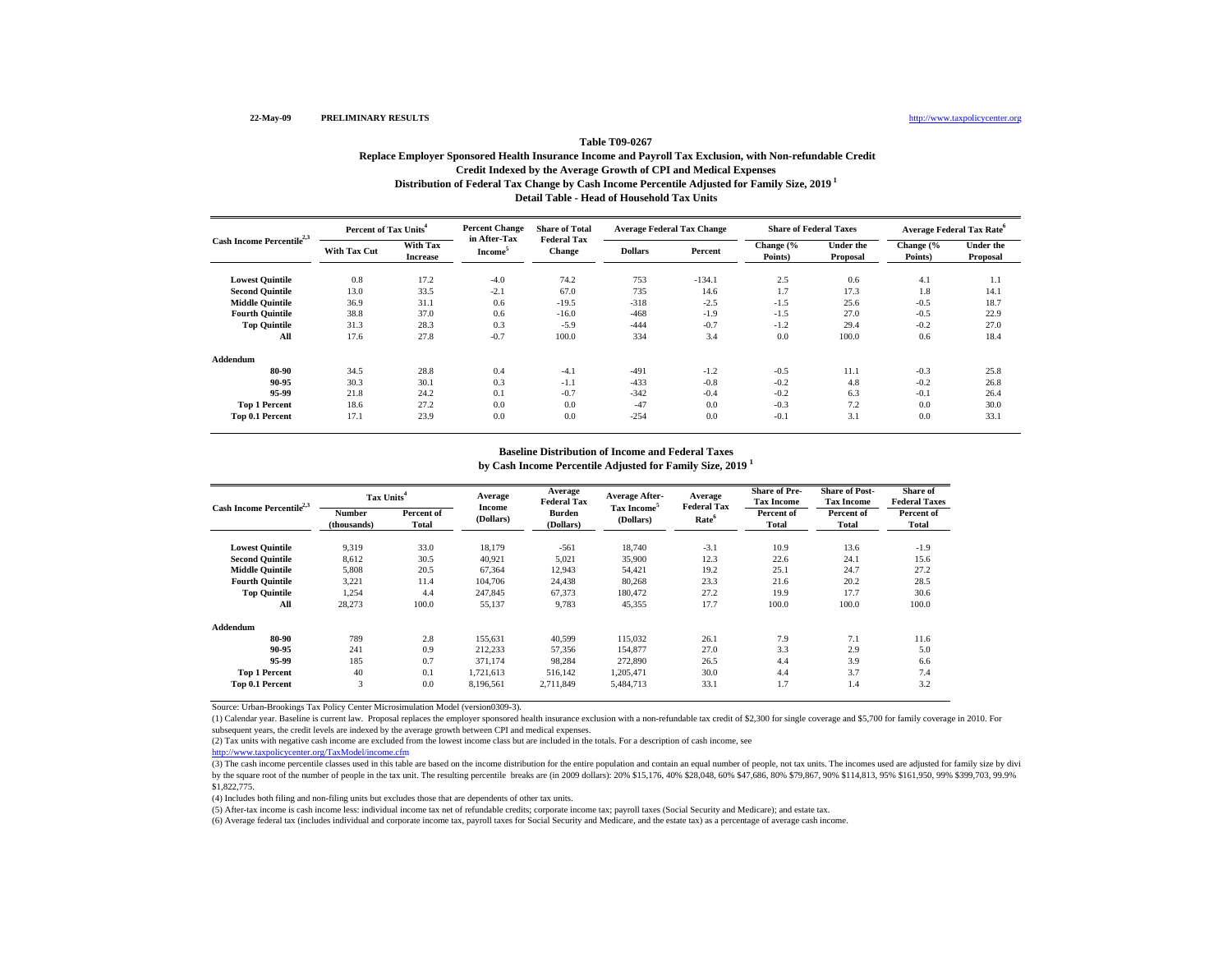# **Distribution of Federal Tax Change by Cash Income Percentile Adjusted for Family Size, 2019 1 Detail Table - Tax Units with Children Table T09-0267Replace Employer Sponsored Health Insurance Income and Payroll Tax Exclusion, with Non-refundable Credit Credit Indexed by the Average Growth of CPI and Medical Expenses**

| Cash Income Percentile <sup>2,3</sup> | Percent of Tax Units <sup>4</sup> |                             | <b>Percent Change</b>                      | <b>Share of Total</b>               | <b>Average Federal Tax Change</b> |          | <b>Share of Federal Taxes</b> |                              | <b>Average Federal Tax Rate<sup>6</sup></b> |                              |
|---------------------------------------|-----------------------------------|-----------------------------|--------------------------------------------|-------------------------------------|-----------------------------------|----------|-------------------------------|------------------------------|---------------------------------------------|------------------------------|
|                                       | <b>With Tax Cut</b>               | With Tax<br><b>Increase</b> | in After-Tax<br><b>Income</b> <sup>5</sup> | <b>Federal Tax</b><br><b>Change</b> | <b>Dollars</b>                    | Percent  | Change (%<br>Points)          | <b>Under the</b><br>Proposal | Change (%<br>Points)                        | <b>Under the</b><br>Proposal |
| <b>Lowest Quintile</b>                | 0.9                               | 20.8                        | $-5.2$                                     | 22.0                                | 1,059                             | $-147.9$ | 0.8                           | 0.2                          | 5.4                                         | 1.8                          |
| <b>Second Quintile</b>                | 11.0                              | 40.4                        | $-2.6$                                     | 20.5                                | 1,028                             | 16.7     | 0.5                           | 4.7                          | 2.2                                         | 15.5                         |
| <b>Middle Quintile</b>                | 29.4                              | 44.8                        | $-0.5$                                     | 6.1                                 | 311                               | 1.9      | $-0.2$                        | 11.0                         | 0.4                                         | 20.5                         |
| <b>Fourth Quintile</b>                | 24.4                              | 60.1                        | $-1.0$                                     | 19.4                                | 1,015                             | 3.0      | $-0.1$                        | 22.3                         | 0.7                                         | 25.1                         |
| <b>Top Quintile</b>                   | 19.5                              | 64.7                        | $-0.7$                                     | 31.6                                | 2,108                             | 1.7      | $-1.0$                        | 61.6                         | 0.5                                         | 30.0                         |
| All                                   | 16.6                              | 44.8                        | $-1.1$                                     | 100.0                               | 1,056                             | 3.4      | 0.0                           | 100.0                        | 0.9                                         | 25.6                         |
| Addendum                              |                                   |                             |                                            |                                     |                                   |          |                               |                              |                                             |                              |
| 80-90                                 | 21.0                              | 65.9                        | $-1.3$                                     | 15.5                                | 2,007                             | 3.4      | 0.0                           | 15.7                         | 0.9                                         | 28.1                         |
| 90-95                                 | 18.0                              | 66.3                        | $-1.0$                                     | 7.9                                 | 2,164                             | 2.5      | $-0.1$                        | 10.9                         | 0.7                                         | 29.0                         |
| 95-99                                 | 19.2                              | 60.1                        | $-0.6$                                     | 6.5                                 | 2,217                             | 1.4      | $-0.3$                        | 15.4                         | 0.4                                         | 29.7                         |
| <b>Top 1 Percent</b>                  | 13.2                              | 61.8                        | $-0.1$                                     | 1.8                                 | 2,474                             | 0.3      | $-0.6$                        | 19.7                         | 0.1                                         | 32.5                         |
| Top 0.1 Percent                       | 12.6                              | 57.2                        | 0.0                                        | 0.1                                 | 2,124                             | 0.1      | $-0.3$                        | 8.6                          | 0.0                                         | 33.9                         |

### **Baseline Distribution of Income and Federal Taxes**

**by Cash Income Percentile Adjusted for Family Size, 2019 <sup>1</sup>**

| Cash Income Percentile <sup>2,3</sup> | Tax Units <sup>4</sup> |                     | Average             | Average<br><b>Federal Tax</b> | <b>Average After-</b>                | Average<br><b>Federal Tax</b> | <b>Share of Pre-</b><br><b>Tax Income</b> | <b>Share of Post-</b><br><b>Tax Income</b> | Share of<br><b>Federal Taxes</b> |
|---------------------------------------|------------------------|---------------------|---------------------|-------------------------------|--------------------------------------|-------------------------------|-------------------------------------------|--------------------------------------------|----------------------------------|
|                                       | Number<br>(thousands)  | Percent of<br>Total | Income<br>(Dollars) | Burden<br>(Dollars)           | Tax Income <sup>5</sup><br>(Dollars) | Rate <sup>6</sup>             | Percent of<br>Total                       | Percent of<br>Total                        | Percent of<br><b>Total</b>       |
| <b>Lowest Quintile</b>                | 11.401                 | 22.0                | 19,539              | $-716$                        | 20,255                               | $-3.7$                        | 3.4                                       | 4.7                                        | $-0.5$                           |
| <b>Second Quintile</b>                | 10,907                 | 21.0                | 46,336              | 6,148                         | 40,188                               | 13.3                          | 7.8                                       | 9.0                                        | 4.2                              |
| <b>Middle Ouintile</b>                | 10.715                 | 20.7                | 83,064              | 16,749                        | 66,315                               | 20.2                          | 13.7                                      | 14.6                                       | 11.2                             |
| <b>Fourth Ouintile</b>                | 10.471                 | 20.2                | 140,306             | 34,216                        | 106,089                              | 24.4                          | 22.7                                      | 22.8                                       | 22.4                             |
| <b>Top Quintile</b>                   | 8,223                  | 15.9                | 414,366             | 122,038                       | 292,327                              | 29.5                          | 52.6                                      | 49.3                                       | 62.7                             |
| All                                   | 51,871                 | 100.0               | 124,878             | 30,881                        | 93,996                               | 24.7                          | 100.0                                     | 100.0                                      | 100.0                            |
| Addendum                              |                        |                     |                     |                               |                                      |                               |                                           |                                            |                                  |
| 80-90                                 | 4,233                  | 8.2                 | 218,257             | 59,272                        | 158,985                              | 27.2                          | 14.3                                      | 13.8                                       | 15.7                             |
| 90-95                                 | 1.995                  | 3.9                 | 310,516             | 87,936                        | 222,580                              | 28.3                          | 9.6                                       | 9.1                                        | 11.0                             |
| 95-99                                 | 1.599                  | 3.1                 | 537,525             | 157,660                       | 379,865                              | 29.3                          | 13.3                                      | 12.5                                       | 15.7                             |
| <b>Top 1 Percent</b>                  | 395                    | 0.8                 | 2,541,638           | 822,624                       | 1,719,014                            | 32.4                          | 15.5                                      | 13.9                                       | 20.3                             |
| Top 0.1 Percent                       | 37                     | 0.1                 | 11,394,278          | 3,864,718                     | 7,529,560                            | 33.9                          | 6.5                                       | 5.7                                        | 8.9                              |

Source: Urban-Brookings Tax Policy Center Microsimulation Model (version0309-3).

Note: Tax units with children are those claiming an exemption for children at home or away from home.

(1) Calendar year. Baseline is current law. Proposal replaces the employer sponsored health insurance exclusion with a non-refundable tax credit of \$2,300 for single coverage and \$5,700 for family coverage in 2010. For subsequent years, the credit levels are indexed by the average growth between CPI and medical expenses.

(2) Tax units with negative cash income are excluded from the lowest income class but are included in the totals. For a description of cash income, see

http://www.taxpolicycenter.org/TaxModel/income.cfm

(3) The cash income percentile classes used in this table are based on the income distribution for the entire population and contain an equal number of people, not tax units. The incomes used are adjusted for family size b by the square root of the number of people in the tax unit. The resulting percentile breaks are (in 2009 dollars): 20% \$15,176, 40% \$28,048, 60% \$47,686, 80% \$79,867, 90% \$114,813, 95% \$161,950, 99% \$399,703, 99.9% \$1,822,775.

(4) Includes both filing and non-filing units but excludes those that are dependents of other tax units.

(5) After-tax income is cash income less: individual income tax net of refundable credits; corporate income tax; payroll taxes (Social Security and Medicare); and estate tax.